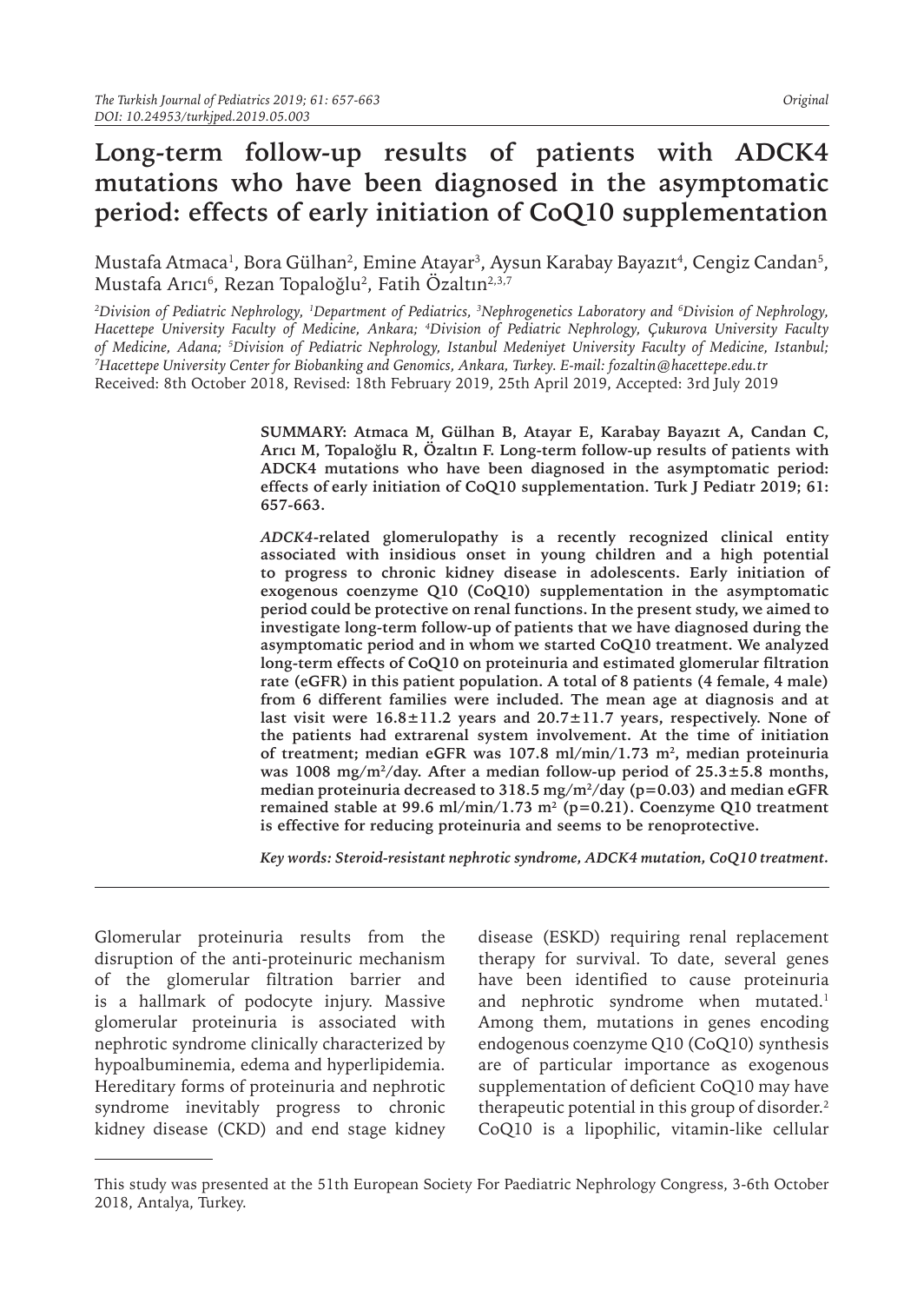component that is endogenously synthesized in the mitochondria through many enzymatic steps each of which is regulated by a particular gene.3 We and others have recently introduced ADCK4-glomerulopathy resulted from the AarF Domain Containing Kinase-4 (*ADCK4*) gene mutations as an important novel differential diagnosis in adolescents with steroid resistant nephrotic syndrome and/or CKD of unknown origin, which may be amenable to treatment with exogenous supplementation of CoQ10.4,5 To test the efficacy of exogenous CoQ10 supplementation, we have recently conducted a study involving 28 patients with homozygous *ADCK4* mutation from 11 different families and have demonstrated that CoQ10 supplementation appears to be efficacious for reducing proteinuria and have suggested that this approach may be renoprotective. $6$ In that study, we have identified 8 apparently healthy individuals with *ADCK4* mutation through family screening in an asymptomatic proteinuria period and have initiated exogenous CoQ10 supplementation in an relatively early period. We have clearly demonstrated that CoQ10 supplementation reduced proteinuria significantly during a median follow-up duration of 11.5 (range 4–21) months while eGFR was preserved. However, it is not known if this early positive effect will be sustainable. In order to address this question, we aimed to investigate the long term follow-up of these asymptomatic patients and long-term effects of CoQ10 on disease course.

# **Material and Methods**

### *Patients*

This study included 8 apparently healthy patients from 6 different families who were diagnosed in an asymptomatic period with family screening of the index individuals with *ADCK4* mutations. CoQ10 treatment was initiated with a dose of 20-30 mg/kg/ day after the genetic diagnosis during the asymptomatic period. These patients were followed-up regularly by means of estimated glomerular filtration rate (eGFR) using Schwartz formula<sup>7</sup> and urinary protein levels at 3-6 months intervals. For adult patients, eGFR was calculated with "modification of diet in renal disease" (MDRD) formula.8 Proteinuria

was defined as 4-40 mg/m2 /hour of protein level in 24-hour collection. Nephrotic range proteinuria was defined as >40 mg/m2 /hour urinary protein level. Chronic renal failure was defined as  $\langle 90 \text{ ml/min}/1.73 \text{ m}^2 \text{ of eGFR}.$ 

The study was approved by the ethics committee of Hacettepe University (17/271- 10). Written informed consent was obtained from the parents of all the patients.

## *Statistical Analysis*

The research data was loaded and evaluated in the computer environment via "SPSS (Statistical Package for Social Sciences) for Windows 22.0 (SPSS Inc, Chicago, IL)". Descriptive statistics are presented as mean±standard deviation, median (interquartile range (IQR)), frequency distribution and percentage. The Wilcoxon Signed Ranks Test was used as a statistical method between two dependent samples. The relationship between the independent variables was assessed by independent samples T-test (Independent Samples T-test). Statistical significance level was accepted as p  $< 0.05$ .

# **Results**

# *Patients' characteristics*

A total of 8 patients (4 male, 4 female) from 6 different families were evaluated. Patients #2, #3 and #4, #5 are siblings. The mean age at diagnosis was  $16.8 \pm 11.2$  years. The mean age of the patients at the last visit was  $20.7 \pm 11.7$ years. All patients had homozygous mutations in *ADCK4*. Four patients from 2 different families had c.1199dupA, 3 patients from 3 different families had c.293T> G and 1 patient had c.1339dupG mutations, respectively (Table I).

At the time of diagnosis, median eGFR was 107.8 (IQR; 94.2-132.1) ml/min/1.73m<sup>2</sup> and median proteinuria was 1008 (IQR 281–1567) mg/m2 /day. Mean albumin level at the time of diagnosis was  $4.0 \pm 0.4$  g/dl. None of the patients had extrarenal involvement at the time of treatment.

### *Results of coenzymeQ10 treatment*

The mean CoQ10 dose of the patients during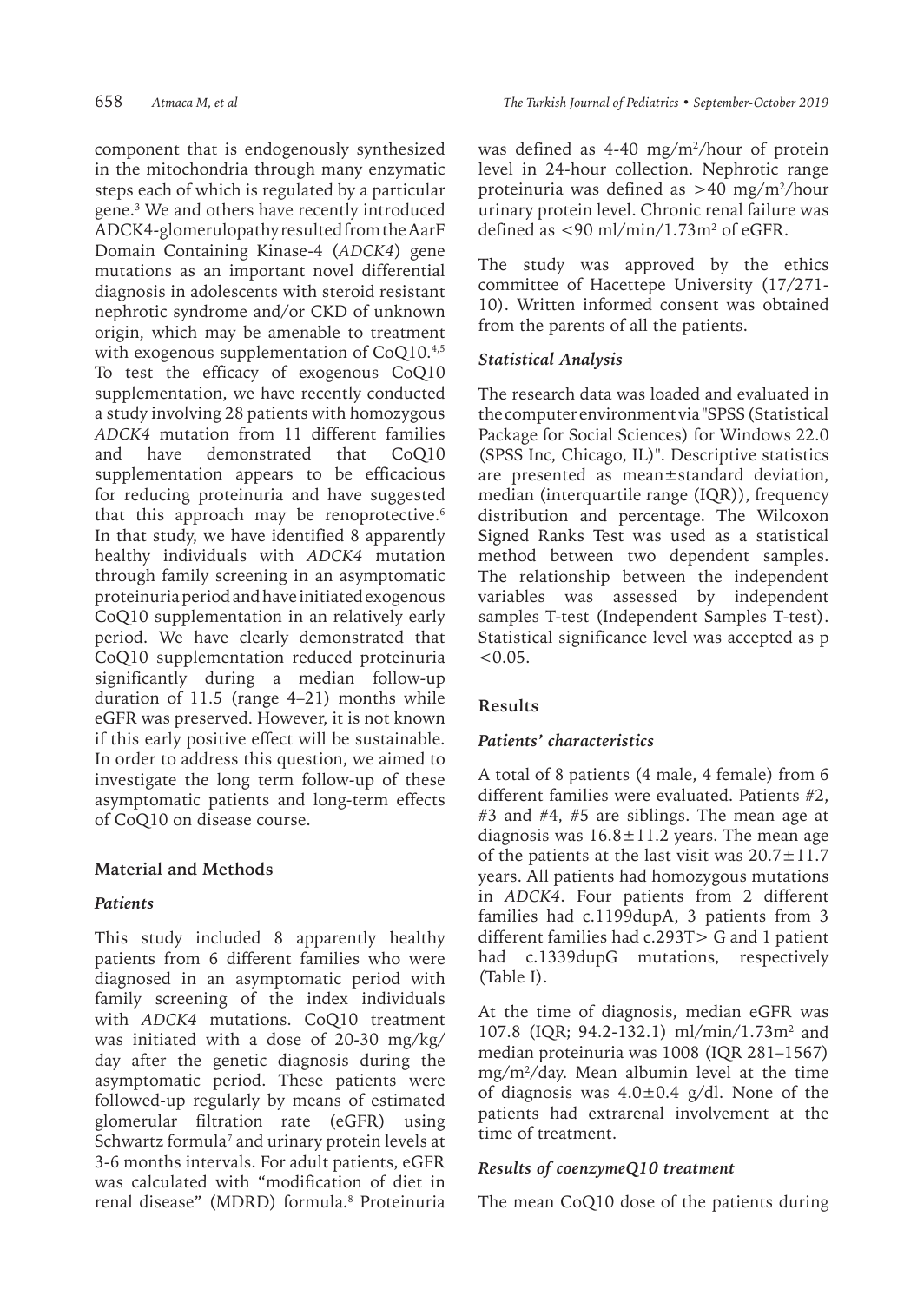| Patient's<br>number | LAB-ID/gender    | Age of<br>diagnosis<br>(years) | Age at<br>last visit<br>(years) | Clinical<br>feaures at<br>diagnosis | Consanguinity Mutation |                                              |
|---------------------|------------------|--------------------------------|---------------------------------|-------------------------------------|------------------------|----------------------------------------------|
| 1                   | PN6 II-2/F       | 27                             | 30                              | P                                   | yes                    | c.293T>G (p.L98R) (H)                        |
| 2                   | PN108 II-6/F     | $\overline{2}$                 | 5.2                             | NP, h                               | yes                    | $c.1199$ dupA<br>(p.His400Glnfs*11) (H)      |
| 3                   | PN108 II-7/M     | -7                             | 9.2                             | P, h                                | yes                    | $c.1199$ dup $A$<br>$(p.His400Glnfs*11)$ (H) |
| $\overline{4}$      | PN356 II-4/F     | 7.7                            | 12                              | <b>NP</b>                           | yes                    | $c.1199$ dupA<br>$(p.His400Glnfs*11)$ (H)    |
| 5                   | PN356 II-5/M     | 23.7                           | 25                              | $\mathbf{P}$                        | yes                    | $c.1199$ dupA<br>(p.His400Glnfs*11) (H)      |
| 6                   | PN1143 II-1/F    | 9                              | 19.3                            | NP, h                               | yes                    | c.293T>G (p.L98R) (H)                        |
| 7                   | PN1199 II-3/M 24 |                                | 26                              | <b>NP</b>                           | no                     | $c.1399$ dupG<br>$(p.Glu447Glyfs10)$ (H)     |
| 8                   | PN1262 I-3/M     | 32.2                           | 40                              | P                                   | yes                    | c.293 T>G (p.L98R) $(H)$                     |

**Table I.** Characteristics of the Patients.

F; female, H; homozygous, h; microscopic hematuria, M; male, NP; nephrotic proteinuria P; proteinuria

follow-up period was  $11.1 \pm 3.6$  mg/kg/day. Two patients were started angiotensin converting enzyme inhibitor (ACEi) in addition to CoQ10 treatment at the same time. Patient #6 was receiving angiotensin receptor blocker (ARB) (i.e. losartan) and ACEi 8 months before initiation of CoQ10 due to unavailability of CoQ10. Patient #7 was receiving only ACEi for 3 months before CoQ10 due to unavailability of CoQ10 (Table II).

After a mean follow-up period of  $25.3 \pm 5.8$ months, we showed that median proteinuria significantly decreased to 318.5 (IQR; 102.3- 920) mg/m<sup>2</sup>/day (p=0.03) when compared to those noted in the pre-treatment period, while median eGFR was stable at 99.6 (IQR; 61.3- 130.1) ml/min/1.73  $m^2$  (compared to pretreatment value; p=0.21). Maximum response was observed at  $6<sup>th</sup>$  month after initiation of CoQ10 (p=0.03). Mean serum albumin at the last visit was  $3.9 \pm 0.4$  g/dl (p=0.32). At the end of the follow-up period no hematuria was detected in any patient. For each patient, changes in proteinuria and eGFR according to time are shown in Figure 1 and 2, respectively.

Interestingly, in patient #1, urinary protein level was  $114 \, \text{mg/m}^2/\text{day}$  at the time of initiation of CoQ10 treatment. She stopped CoQ10 treatment during pregnancy and lactation. Then proteinuria progressively

increased to 522 mg/m<sup>2</sup>/day within 9 months. Re-institution of CoQ10 resulted in a decrease in urinary protein excretion to 343 mg/m $^2$ / day at  $6<sup>th</sup>$  month after re-institution of CoQ10. During this period, eGFR was between 111-  $174 \text{ ml/min}/1.73 \text{ m}^2$ .

For the patient #2, urinary protein level was 1605 mg/m2 /day, while eGFR was 137.4 ml/  $\text{min}/1.73\text{m}^2$  at the time of initiation of CoQ10 treatment. Both enalapril and CoQ10 were initiated. On 6<sup>th</sup> month, urinary protein level decreased to 97 mg/m2 /day with eGFR of 45.9 ml/min/1.73m2 . Enalapril was then stopped. The patient received CoQ10 irregularly between 17<sup>th</sup> and 21<sup>th</sup> months. On 24<sup>th</sup> month, proteinuria increased to 1091 mg/m<sup>2</sup>/day again while eGFR was 66 ml/min/1.73m2 .

Patient #4 had urinary protein level of 1589 mg/ m2 /day while eGFR was 102.1 ml/min/1.73m2 at the initiation of CoQ10. After CoQ10 and enalapril, proteinuria decreased to 786 mg/ m2 /day at 3rd month while eGFR was 91.7 ml/  $min/1.73m<sup>2</sup>$ . The patient had to decrease the dose of CoQ10 due to cost and shortage of the drug and then proteinuria increased to 1038 mg/m2 /day within 6 months. The patient had continued irregular use of the drug and at the 30th month of follow-up, proteinuria increased to 1707 mg/m<sup>2</sup>/day with a significant decrease in eGFR (i.e. 27 ml/min/1.73m2 ).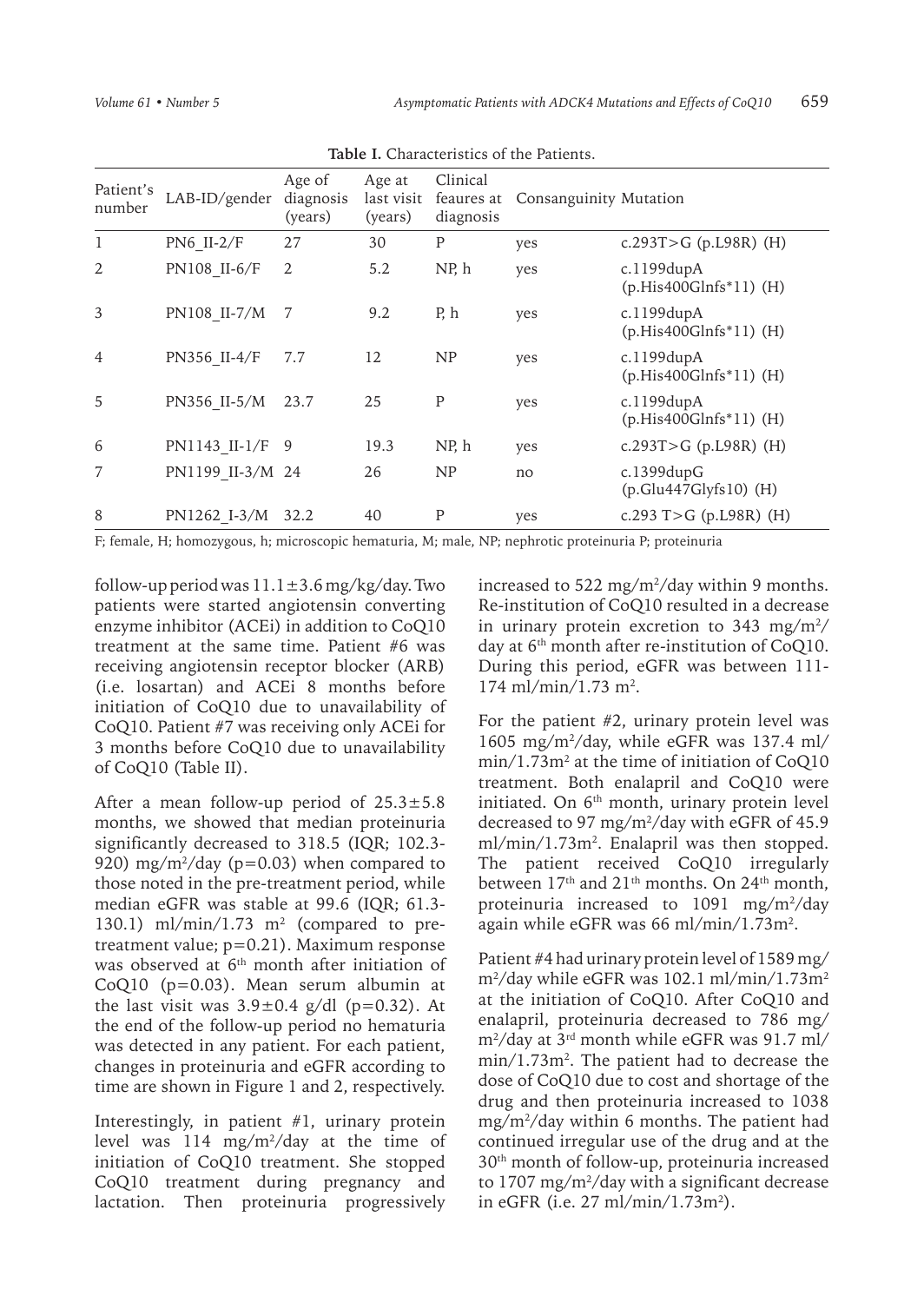|                |                                            |                                                                | Table II. Coenzyme Q10 Treatment, Proteinuria and eGFR of the Patients. |                            |                                                         |         |                                                       |    |
|----------------|--------------------------------------------|----------------------------------------------------------------|-------------------------------------------------------------------------|----------------------------|---------------------------------------------------------|---------|-------------------------------------------------------|----|
| $\overline{a}$ | Patient Initial eGFR                       | $(ml/min/1.73m2)$ $(ml/min/1.73m2)$ $(mg/m2/day)$<br>Last eGFR | Initial proteinuria Last visit                                          | (mg/m2/day)<br>proteinuria | CoQ10 duration $CoQ10$ dosage<br>(months) $(mg/kg/day)$ |         | Additional therapy Total follow-up<br>period (months) |    |
|                | 153.7                                      | 132.4                                                          | $\Xi$                                                                   | 343                        | 29                                                      | 9.6     |                                                       | 47 |
|                | 137.4                                      | 66                                                             | 1605                                                                    | 1091                       | 25                                                      | 13.3    | Enalapril                                             | 28 |
|                | 105.9                                      | 123.2                                                          | 593                                                                     | 294                        |                                                         | $\circ$ |                                                       | 22 |
|                | 102.1                                      | 27                                                             | 1589                                                                    | 1550                       |                                                         | 18.8    | Enalapril                                             | 25 |
|                | 91.5                                       | 90.5                                                           | 177                                                                     | 64                         |                                                         | 9.4     |                                                       |    |
|                | 109.6                                      | 168.4                                                          | 1503                                                                    | $\frac{8}{10}$             | 30                                                      | Ξ       | Losartan, ramipril 32                                 |    |
|                | 116.1                                      | 108.7                                                          | 1069                                                                    | 407                        | 30                                                      | 8.8     | Enalapril                                             | 30 |
|                | 90.9                                       | 59.7                                                           | 947                                                                     | 217                        |                                                         | 7.3     |                                                       | 33 |
|                | eGFR: estimated glomerular filtration rate |                                                                |                                                                         |                            |                                                         |         |                                                       |    |

The rest of the patients received CoQ10 regularly at recommended doses and proteinuria progressively decreased while eGFR remained stable (Fig. 1 and 2).

#### **Discussion**

Efficacy of supplementation of exogeneous CoQ10 has been shown anecdotally in patients with various types of CoQ10 deficiencies including CoQ10 nephropathies. However, there is no study addressing whether supplementation of CoQ10 has a reno-protective potential if started in an asymptomatic period before irreversible renal damage is established. We and others have shown that ADCK4-related glomerulopathy, a CoQ10 nephropathy, is a progressive disorder and is one of the most important differential diagnosis in adolescent patients with CKD. 6 The present study is the first to remove the curiosity regarding renoprotective potential of early initiation of CoQ10 supplementation in asymptomatic individuals with biallelic *ADCK4* mutation. In our study, we clearly showed that exogenous CoQ10 treatment is beneficial for reducing proteinuria and preserving GFR given the fact that uninterrupted use of CoQ10 is related to sustained decrease in urinary protein level while GFR is preserved but deviation from the treatment is associated with increased urinary protein excretion and decreased GFR in patients with ADCK4 related glomerulopathy.

The first link between CoQ10 and renal disease was established in 2000 by Rötig et al. 9 who reported three affected siblings with CoQ10 deficiency in multiple tissues. The third sibling, elder sister, died at the age of 8 years after rapid neurological deterioration. Her younger brother and sister developed ESKD and renal transplantation was performed at the age of 8 and 9 years, respectively. Biochemical analysis revealed CoQ10 deficiency. These younger siblings were treated with oral CoQ10 (5 mg/kg/day), which resulted in substantial improvement in neurological status over a 3-year period. This observation was a milestone that supplementation of exogenous CoQ10 would be considered in CoQ10 deficiencies. 9 Later on, Salviati et al.10 reported two siblings with *CoQ2*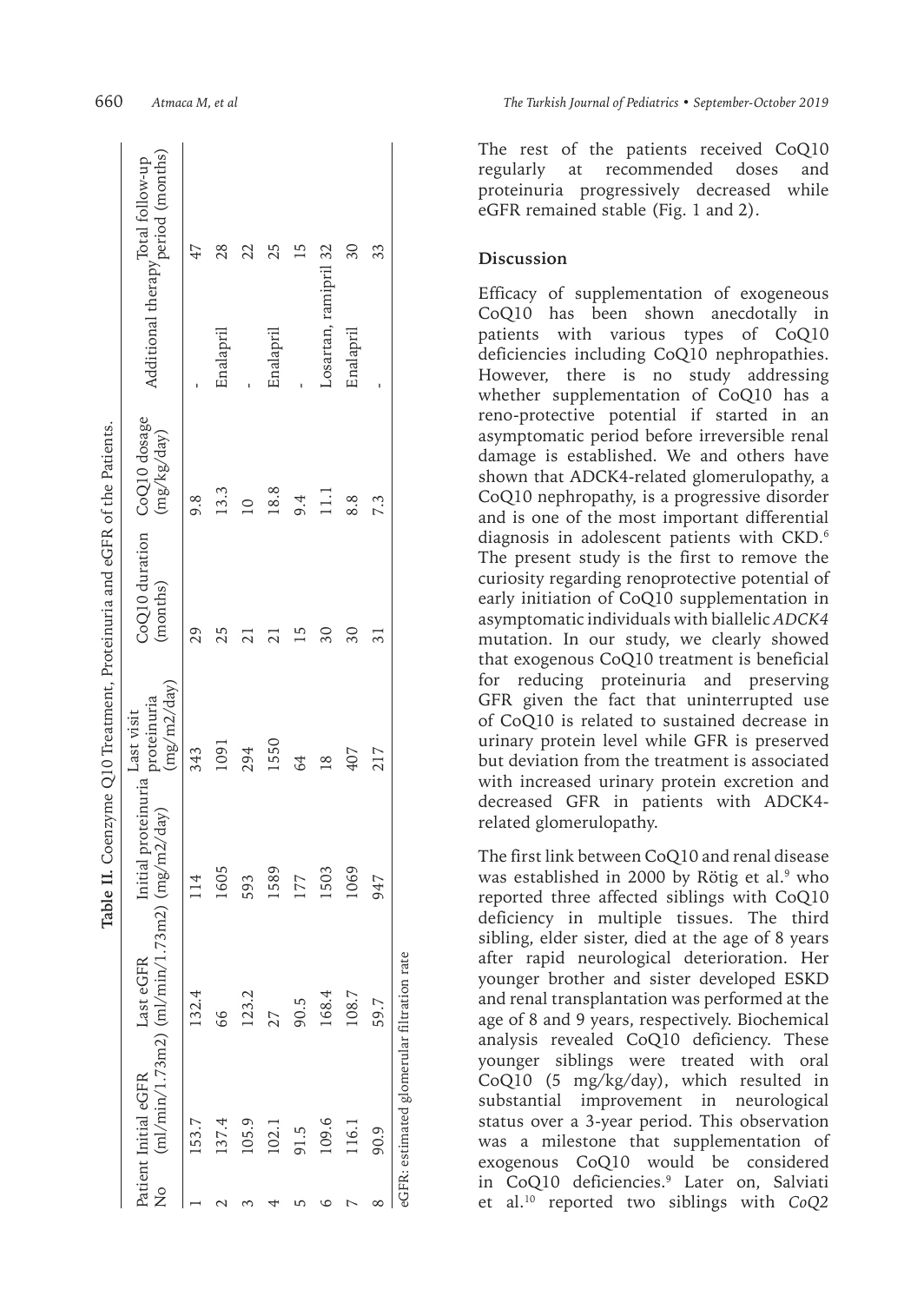



mutation with similar neurological findings and psychomotor regression. The proband presented with hypotonia, mild psychomotor delay, optic atrophy and proteinuria, which was associated with biopsy-proven focal and segmental glomerulosclerosis at 12 months of age. At age 18 months, peritoneal dialysis was initiated. Later he developed right hemiplegia, myoclonus and swallowing difficulties. After initiation of CoQ10, the neurological status of the child improved. Diomedi-Camessei et al.<sup>11</sup> reported a 18-month-old boy with

severe steroid resistant nephrotic syndrome. During follow-up, unilateral nephrectomy was performed due to uncontrolled anasarca and peritoneal dialysis was initiated. With CoQ10 supplementation, his neurological status remained normal for 8 months. These initial reports showed improvement in neurological status after oral CoQ10 supplementation. However, renal status was not affected by CoQ10 because these patients already had advanced kidney disease. Montini et al.<sup>12</sup> reported a girl with COQ2 mutation in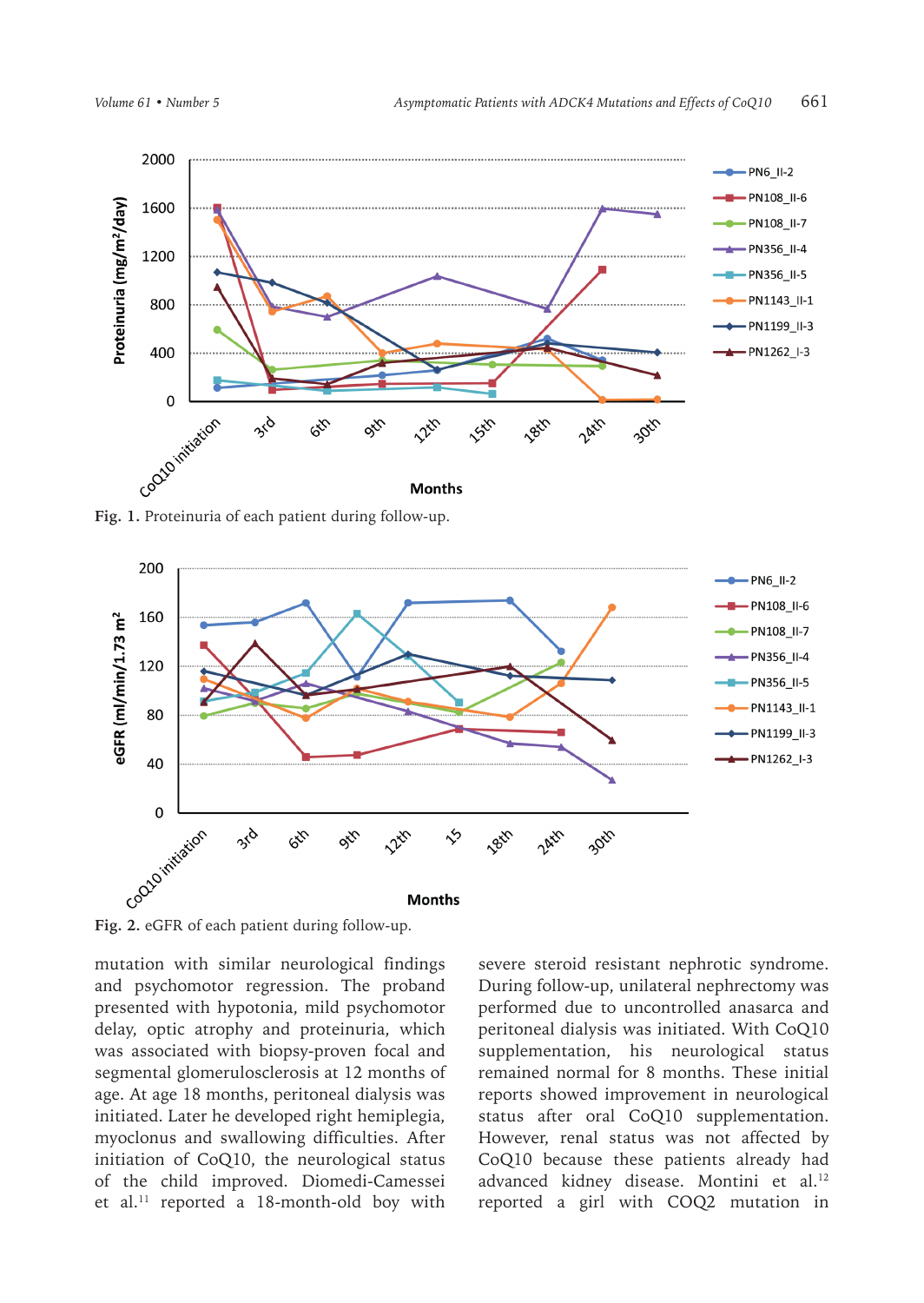whom CoQ10 supplementation significantly decreased proteinuria and preserved renal functions. After these anecdotal reports, we and others showed the efficacy of CoQ10 in a larger group of patients with ADCK4-related nephropathy. In these studies, 3 patients have been reported to experience reduced proteinuria after initiation of CoQ10.4,5 Clinical effects of CoQ10 have also been supported by, *in vitro* studies, which have demonstrated that knockdown of *ADCK4* in podocytes results in decreased migration and this is reversed by addition of CoQ10.5 Both clinical and *in vitro*  observations support the idea that CoQ10 supplementation in patients with CoQ10 nephropathies would have a therapeutic potential. Indeed, we screened a large cohort of adolescent patients with SRNS and/or CKD of unknown origin for *ADCK4* mutations and detected homozygous mutations in 28 individuals from 11 families. At the time of admission, all patients had albuminuria and 18 patients had CKD. CoQ10 supplementation was started once genetic diagnosis was established and proteinuria decreased without changing in GFR.6 At that study, we also identified 8 apparently asymptomatic patients during family screening and started CoQ10 therapy prior to deterioration of GFR. Initial results were favorable in terms of proteinuria and GFR. However, long-term effects of CoQ10 remained speculative. In the present study, we report longer followup results of these patients, which confirm that CoQ10 provides sustainable favorable effects during approximately 2 years of followup period. CoQ10 nephropathies are unique among hereditary nephropathies that may be amenable to treatment with exogenous CoQ10 supplementation. However, it should be noted that CoQ10 should be administered as soon as possible before irreversible damage occurs. As yet, no evidence-based study regarding optimum dose of CoQ10 is present. Therefore, we and others have given empirical doses.<sup>2,4,6</sup> Bioavailability of CoQ10 is poor and there is no correlation between its plasma and tissue levels. As CoQ10 works at inner mitochondrion, its amount reaching mitochondrion is much more important rather than its circulating level. Several commercially available pharmaceutical formulations are present in the market, however bioavailabilities

are not comparable. This may explain interindividual differences in response to treatment. Montini et al.<sup>12</sup> have suggested 30 mg/kg/day and massive proteinuria was controlled in approximately in 3 months. In our study, the mean CoQ10 dosage was approximately 11mg/ kg/day. We observed maximum reduction of proteinuria at  $6<sup>th</sup>$  month. It, therefore, remains speculative whether higher CoQ10 dosage would yield additional benefits or if this would be due to difference in bioavailability of CoQ10 formulations that have been used in these studies. Nevertheless, it is advisable to wait for at least 6 months to observe response to treatment in patients with CoQ10 nephropathies. In addition, development of more efficient formulations that eliminates bioavailability problems and inter-individual differences is certainly needed to treat these patients more effectively. It should be noted that in our patient cohort, 4 patients received ACEi/ARB therapy in addition to CoQ10 during follow-up which may have contributed to the decrease in proteinuria in asymptomatic patients with *ADCK4* mutation.<sup>13</sup>

In conclusion, CoQ10 seems to have therapeutic and reno-protective effects in asymptomatic individuals with homozygous *ADCK4* mutations. Therefore, genetic screening of asymptomatic individials in families with CoQ10 nephropathy is justified in this type of hereditary nephropathy to save the kidneys.

#### **Acknowledgment**

The research leading to these results has received funding from the European Community's Seventh Framework Programme (FP7/2007-2013) under grant agreement n° 2012-305608 (EURenOmics).

#### **REFERENCES**

- 1. Wang F, Zhang Y, Mao J, et al. Spectrum of mutations in Chinese children with steroid-resistant nephrotic syndrome. Pediatr Nephrol 2017; 32: 1181-1192.
- 2. Ozaltin F. Primary coenzyme Q10 (CoQ10) deficiencies and related nephropathies. Pediatr Nephrol 2014; 29: 961-969.
- 3. Desbats MA, Lunardi G, Doimo M, Trevisson E, Salviati L. Genetic bases and clinical manifestations of coenzyme Q10 (CoQ 10) deficiencies. J Inherit Metab Dis 2015; 38: 145-156.